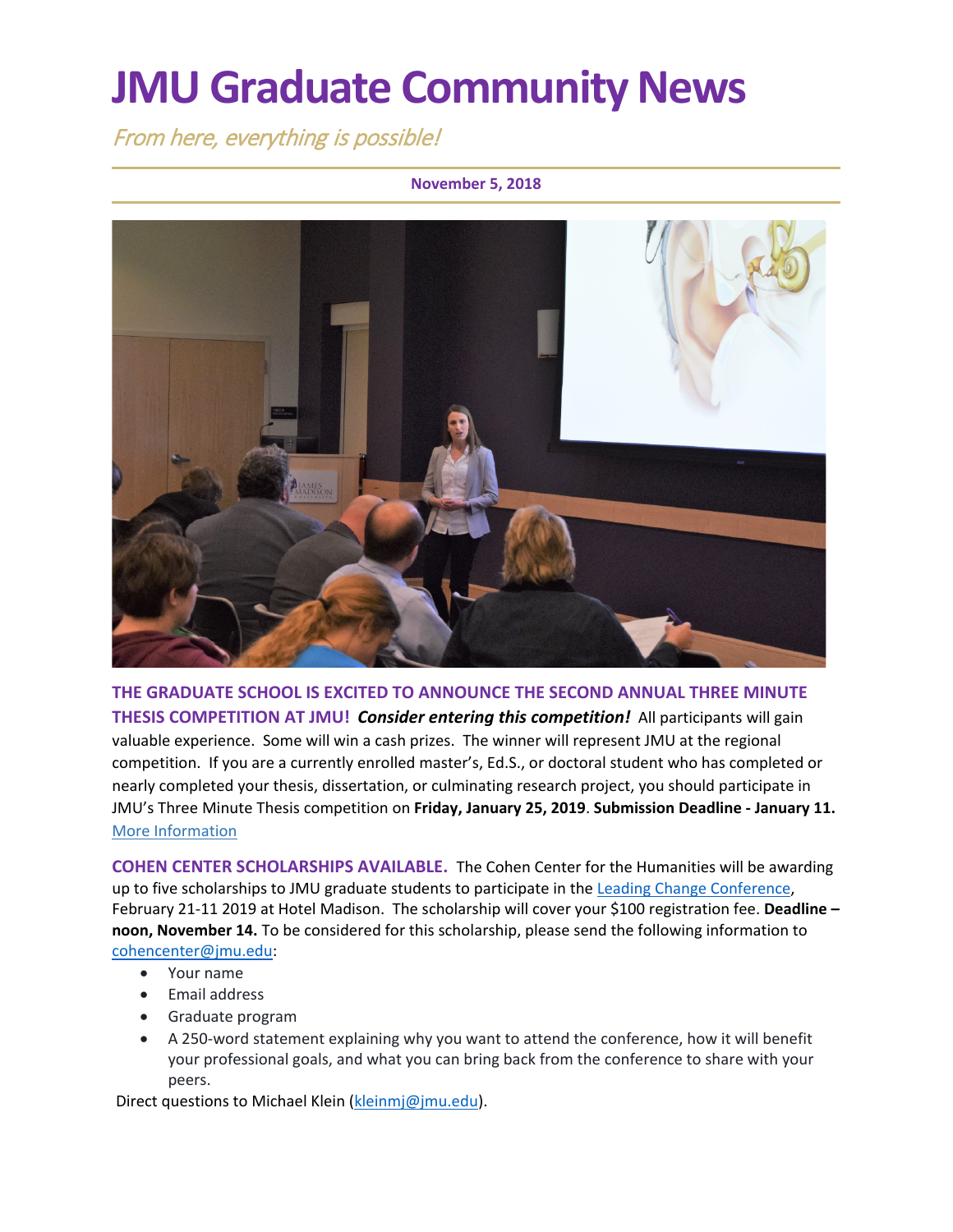**CALL FOR CASES!** Submit YOUR idea for the next [It's Complicated](https://bulkmailtrack.jmu.edu/index.php?hop=IGD62P71MP/r/c3RvbG9mbWxAam11LmVkdQ/l/aHR0cHM6Ly93d3cuam11LmVkdS9vcmllbnRhdGlvbi9pdHMtY29tcGxpY2F0ZWQvaW5kZXguc2h0bWw) case scenario to introduce incoming undergraduate students to ethical reasoning. Your case will be used to encourage students to discuss JMU's [Eight Key Questions](https://bulkmailtrack.jmu.edu/index.php?hop=IGD62P71MP/r/c3RvbG9mbWxAam11LmVkdQ/l/aHR0cDovL3d3dy5qbXUuZWR1L2V0aGljYWxyZWFzb25pbmcvOC1rZXktcXVlc3Rpb25zLnNodG1s) as they consider the ethical dilemma described in your scenario. A \$500 honorarium will be provided to the author(s) of the selected case. After reviewing the [submission](https://bulkmailtrack.jmu.edu/index.php?hop=IGD62P71MP/r/c3RvbG9mbWxAam11LmVkdQ/l/aHR0cDovL3d3dy5qbXUuZWR1L2V0aGljYWxyZWFzb25pbmcvSUMtQ2FzZS1TZWFyY2gtU3VibWlzc2lvbi1Dcml0ZXJpYS0yMDE5LnBkZg)  [guidelines](https://bulkmailtrack.jmu.edu/index.php?hop=IGD62P71MP/r/c3RvbG9mbWxAam11LmVkdQ/l/aHR0cDovL3d3dy5qbXUuZWR1L2V0aGljYWxyZWFzb25pbmcvSUMtQ2FzZS1TZWFyY2gtU3VibWlzc2lvbi1Dcml0ZXJpYS0yMDE5LnBkZg) and developing your scenario, share your idea using [this form,](https://bulkmailtrack.jmu.edu/index.php?hop=IGD62P71MP/r/c3RvbG9mbWxAam11LmVkdQ/l/aHR0cHM6Ly9qbXUuY28xLnF1YWx0cmljcy5jb20vamZlL2Zvcm0vU1ZfMUJ1YWs0MVQ2dW5jY0F0) by **December 3, 2018, 5:00 pm**. For more information contact [ethicalreasoning@jmu.edu](mailto:ethicalreasoning@jmu.edu) .

**GRAD 550E: DATA MANAGEMENT SKILLS** Are your files named "Finalpaper.docx,"

"Finalpaper2.docx," and "FINALFinalpaper2.docx?" Are you drowning in data? Buried in spreadsheets? This 8-week course introduces data management skills and will help you explore data management from idea conception to post-project completion. Students will explore the skills they have developed as data consumers to become effective data producers. Students will examine data used in scholarly communications and will help them prepare for advanced scholarship, such as developing journal articles, technical reports, theses, dissertations, and other scholarly works. The course is open to graduate students enrolled in any program. The class will meet **Jan 22 - March 19, Tuesdays, 10:00 am - 12:00 pm**, in Festival Telepresence room 6. For more information, contac[t Yasmeen Shorish.](mailto:shorisyl@jmu.edu)

**DISSERTATION FELLOWSHIP.** The Jennings Randolph Peace Dissertation Fellowship sponsored by The U.S. Institute of Peace, awards a \$20,000 stipend to pre-doctoral students completing dissertations that focus on peace and conflict studies. The two step application process requires you to register for an account by **November 18** and complete an application by **November 28**[. Register and apply here.](https://www.usip.org/grants-fellowships/jennings-randolph-peace-scholarship-dissertation-program/peace-scholar-applicati-0)

**BOREN FELLOWSHIPS**, an initiative of the National Security Education Program, provide unique opportunities for U.S. graduate students to study less commonly taught languages in world regions critical to U.S. interests, in areas of the world less-frequently visited by US Citizens. Boren Fellows are highly motivated individuals who wish to work in the federal national security arena. In exchange for funding, Boren Fellows commit to working in the federal government for at least one year after graduation. The fellowship pays \$24,000. **Deadline - January 30.** [More information](https://www.borenawards.org/fellowships/boren-fellowship-basics)

### Upcoming Events

**THE GRADUATE STUDENT ASSOCIATION** will announce Grant Winners on **Monday, November 5** thru email, and on Facebook. **Wednesday, November 14**, **6:00-7:00 pm** will be the next meeting in the Cohen Center.

**ENGAGEMENT FOR THE PUBLIC GOOD CONFERENCE November 7-9** [More Information](https://urldefense.proofpoint.com/v2/url?u=http-3A__emclick.imodules.com_wf_click-3Fupn-3DwQ5abTcL3zH4MEgm0x5dQWlEEo4IfZCprQFrtGQTQZVZZ0VPMKiWHUpzBnygBZgtmzf54WR4eahDjaP6iEFSHbZ3ApqMuHl2vCQc4QghX18-2D3D-5FG8u4EMtQnfMIBgByH1shcoe4ctlTLEe2j0youb5p1ABwbnZ7RABRrKb7T67YXxiEn0xEG-2D2BIpRBx-2D2Bei30V-2D2BPbZXV6xY0rRexjaiKJ9zxfNm3TQaoa4HEdBJoOzyEjw-2D2FVZNwz3yP1D8-2D2Fy-2D2FlEZkSRWw6fWSxDbbI1VuqhIZVld9ose5nVdYLW-2D2FDiFrpkiG-2D2BWb2KMZxdfVdFk-2D2FZOaJvUJ5eROS-2D2F2IIjWU-2D2FdjVSwpbXMlStxWnLnP9qkpOSYYWEzk7GmJBBFVO-2D2BRVTnyXmXeO46THJ1LEU0iaiWno8fKUmQyDo5SlMIiuyBbdULOKF9AXPU-2D2BhebKsMPecWn5ACPoD81hcmREesQKu3XvwBnCGHLMI5X4E1jhXiTULYaOhMMFDoIHTTpUTNAULNErmnI1Dn1OIIDFHEkKoIehPzdSZ8CyBP0ahe9AoqV5-2D2Fu-2D2F5Nsx1C9dXb5H-2D2FSbedja6ZD-2D2FSUzkrGBMo9Hb2DrVIZFWP2IsgPu6iU-2D3D&d=DwMFaQ&c=eLbWYnpnzycBCgmb7vCI4uqNEB9RSjOdn_5nBEmmeq0&r=WMqMWf1eH1PYoTSc_U2gXQ&m=_VMn54A7WepQUd4nDF3j1Yu_WlGjdxxecNyrMPEBQAw&s=D96jUa2biRQkdjcR_QUYCtzlmCZ8cRwKmkbNd7xHEwU&e=)

**FALL STUDENT DANCE CONCERT** at the Forbes Center for the Performing Arts, **November 7-10, 8:00 pm.** [More Information and Ticket Purchase](http://www.jmuforbescenter.com/events/2018/11/07-fall-student-dance-concert.shtml)

**POETRY READING BY VIEVEE FRANCIS** the author of Blue-Tail Fly (Wayne State University Press, 2006), Horse in the Dark (Northwestern University Press, 2012), and Forest Primeval (Northwestern University Press, 2016), winner of the Kingsley Tufts Poetry Award and the Hurston/Wright Legacy Award for Poetry. More abou[t Vievee Francis](https://www.jmu.edu/events/furiousflower/2018/11/11-8.shtml)**. November 8, 4:00 pm** in Festival - Highlands Room.

**BARE: A POP OPERA, DEAD MAN WALKING & REDUCED SHAKESPEARE CO.** at the Forbes Center for the Performing Arts, **November 8-14, 8:00 pm.,** some weekend shows are also available. [More](http://www.jmuforbescenter.com/)  [Information and Ticket Purchase](http://www.jmuforbescenter.com/)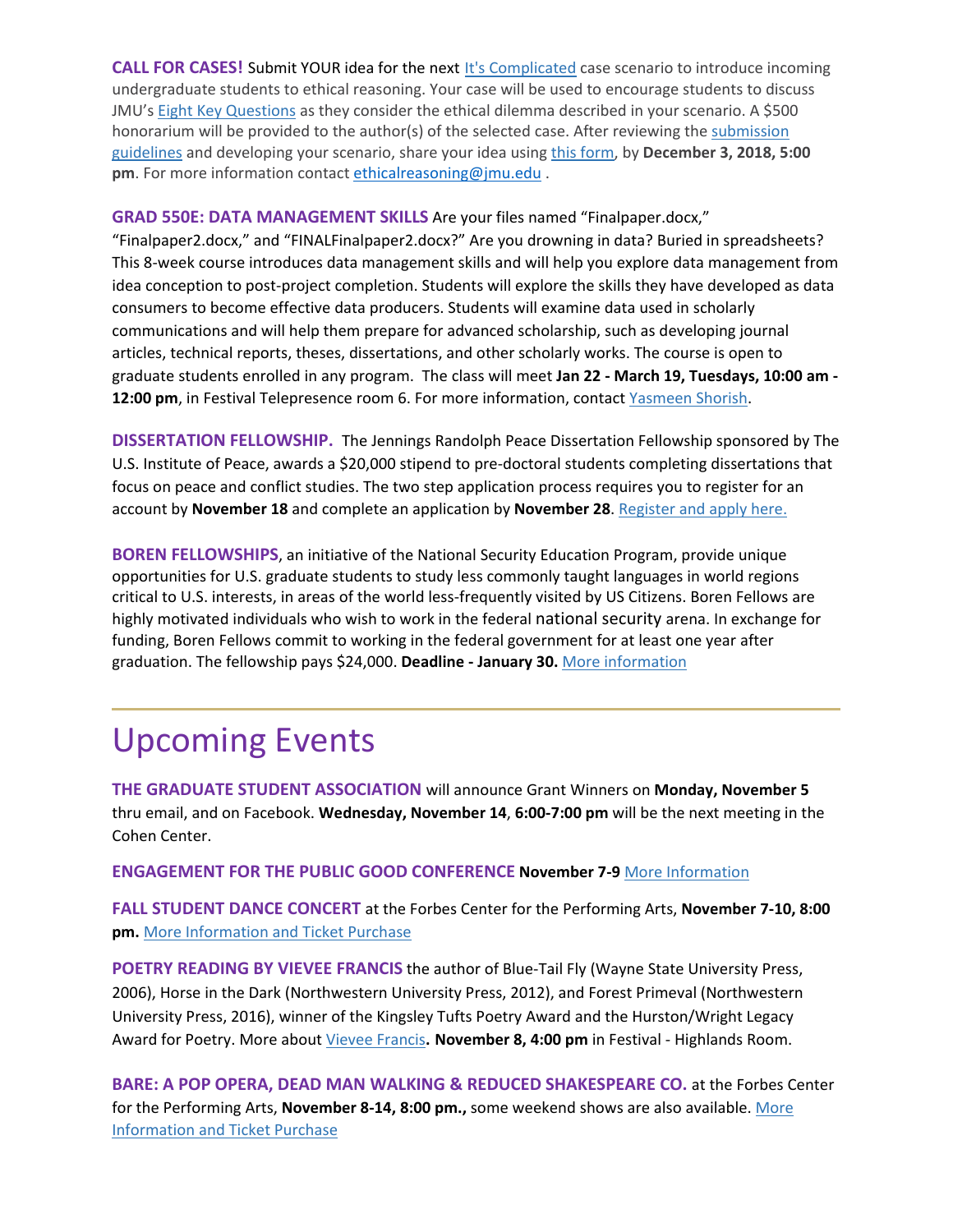**VISITING ARTIST LECTURE FROM NYC:** [Azikiwe Mohammed](http://new.azikiwephoto.com/) Duke Hall Room 2036, **November 13, 5:00-6:00 pm**

### Graduate School Dates & Deadlines

| <b>Registration for Spring 2019 semester begins</b>                     | 11/05/18 |
|-------------------------------------------------------------------------|----------|
| May 2019 Graduation Application due to TGS                              | 11/15/18 |
| Thesis, Research Project, Dissertation due for December 2018 graduation | 11/15/18 |
| Complete coursework required for removal of Spring & Summer             |          |
| "Incomplete" grades                                                     | 11/26/18 |
| <b>Graduate School Commencement Ceremony, 7:00 pm</b>                   | 12/14/18 |

### Downtown Calendar

**WEEKLY TRIVIA NIGHTS Mondays** – [Brother's Craft Brewery](https://www.facebook.com/broscraftbrew/) **4:00-11:00 pm**, **Tuesdays** – [Clementine](http://clementinecafe.com/) **9:00-11:00**, **Wednesdays** – [Pale Fire Brewery](https://www.palefirebrewing.com/events-calendar-view/) **8:00-10:00 pm**.

**FREE BINGO NIGHT** at [Restless Moons Brewery,](https://www.restlessmoons.com/events.html) **November 7, 8:00-9:00 pm**.

**VETERANS PARADE November 11, 2:00-3:00 pm,** Downtown Harrisonburg

**HOW TO MAKE ITALIAN MACARONS at** [Heritage Bakery](https://www.heritagebakes.com/product/how-to-make-italian-macarons/)**, November 13, 6:30-8:30 pm.**

**DOWNTOWN HARRISONBURG** lists more events on th[e Events Calendar](https://downtownharrisonburg.org/events-calendar/)**.**

## Tips from TGS (The Graduate School)

**Graduate Polices.** You are responsible to read and follow the graduate policies set forth in the [Graduate](http://jmu.edu/catalog)  [Catalog.](http://jmu.edu/catalog) Important information regarding degree progress, including rules for successful progression and continuous enrollment are also on the [Graduate School website](http://www.jmu.edu/grad/current-students/degree-progress/beginning.shtml)

**Approval of a Thesis or Dissertation Committee.** Students who are completing these sorts of projects must submit a signed approval form to The Graduate School by the second week of the semester in which the student first registers for thesis or dissertation credits. [Approval form](https://www.jmu.edu/grad/_files/CommitteeApprovalForm2017-18.pdf)

**Monitor your Dukes E-Mail account!** Official information is sent to each student's official [Dukes e-mail](http://www.jmu.edu/computing/helpdesk/selfhelp/DukesEmail.shtml)  [account.](http://www.jmu.edu/computing/helpdesk/selfhelp/DukesEmail.shtml) Check your @dukes.jmu.edu e-mail account on a regular basis.

**Monitor [MyMadison!](http://mymadison.jmu.edu/)** The *Student Center* in [MyMadison](http://mymadison.jmu.edu/) is where you will find advising information, register for classes, and where you can view "*To Do Items"* that will keep you on track towards graduation. Use the Student Center to update your mailing address and cell phone number. It is *your responsibility* to maintain accurate contact information. Check your account regularly. Don't miss important information!

#### **Essential Links:**

- [Graduate School Website](http://www.jmu.edu/grad)
- [Graduate Policies](http://www.jmu.edu/catalog/index.shtml)
- [JMU Student Handbook](https://www.jmu.edu/osarp/handbook/index.shtml)
- [Forms for Graduate Students](http://www.jmu.edu/grad/current-students/graduate-forms.shtml)
- **[Thesis Guidelines](http://www.jmu.edu/grad/current-students/thesis-dissertation/information.shtml)**